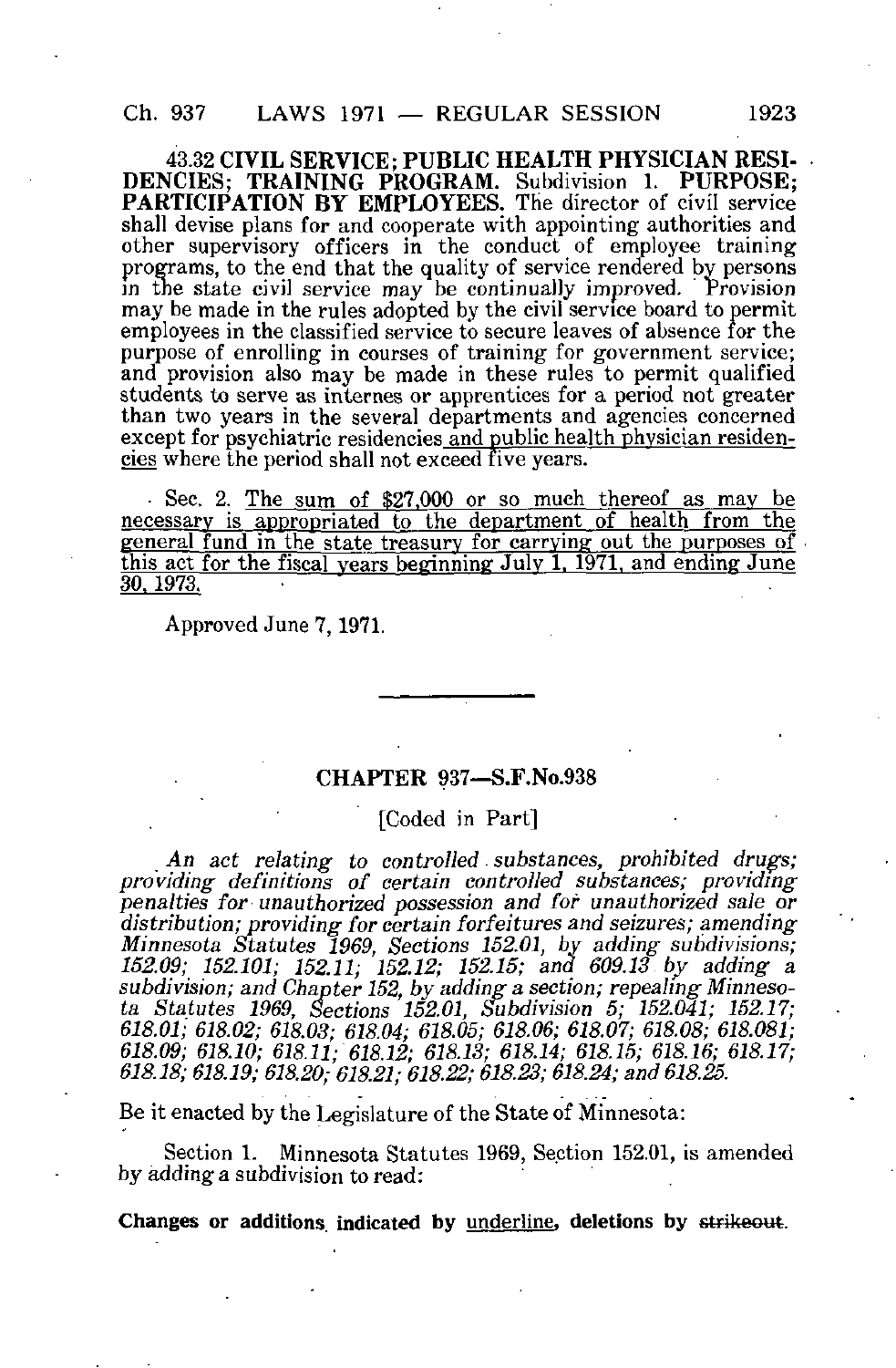Subd. 3. DRUG CONTROL; ADMINISTER. "Administer" means to deliver by. or pursuant to the lawful order of a practitioner a single dose of a controlled substance to a patient or research subject by imection. inhalation, ingestion. or by any other immediate means.

Sec. 2. Minnesota Statutes 1969, Section 152.01, is amended by adding a subdivision to read:

Subd. 4. CONTROLLED SUBSTANCE. "Controlled substance" means a drug, substance, or immediate precursor in Schedules I through V of Minnesota Statutes. Section 152.02. The term shall not include distilled spirits, wine, malt beverages, intoxicating liquors or

Sec. 3. Minnesota Statutes 1969, Section 152.01, is amended by adding a subdivision to read:

Subd. 8. DISPENSE. "Dispense" means to deliver one or more doses of a controlled substance in a suitable container, properly labeled, for subsequent administration to. or use by a patient or research subject.

Sec. 4. Minnesota Statutes 1969, Section 152.01, is amended by adding a subdivision to read:

Subd. 9. MARIJUANA. "Marijuana" means all parts of the plant Cannabis sativa L.. including all agronomical varieties, whether growing or not; the seeds thereof; the resin extracted from any part of such plant: and every compound, manufacture, salt, derivative, mixture, or preparation of such plant, its seeds or resin, but shall not <u>include the mature stalks of such plant, fiber from such stalks, oil or</u> cake made from the seeds of such plant, any other compound, manufacture, salt, derivative, mixture, or preparation of such mature stalks, except the resin extracted therefrom, fiber, oil, or cake, or the sterilized seed of such plant which is incapable of germination.

Sec. 5. Minnesota Statutes 1969, Section 152.01, is amended by adding a subdivision to read:

Subd. 10. NARCOTIC DRUG. "Narcotic drug" means any of the following, whether produced directly or indirectly by extraction from substances of vegetable origin, or independently by means of chemical synthesis, or by a combination of extraction and chemical synthesis:

(1) Opium, coca leaves, and opiates;

(2) A compound, manufacture, salt, derivative, or preparation of opium, coca leaves, or opiates: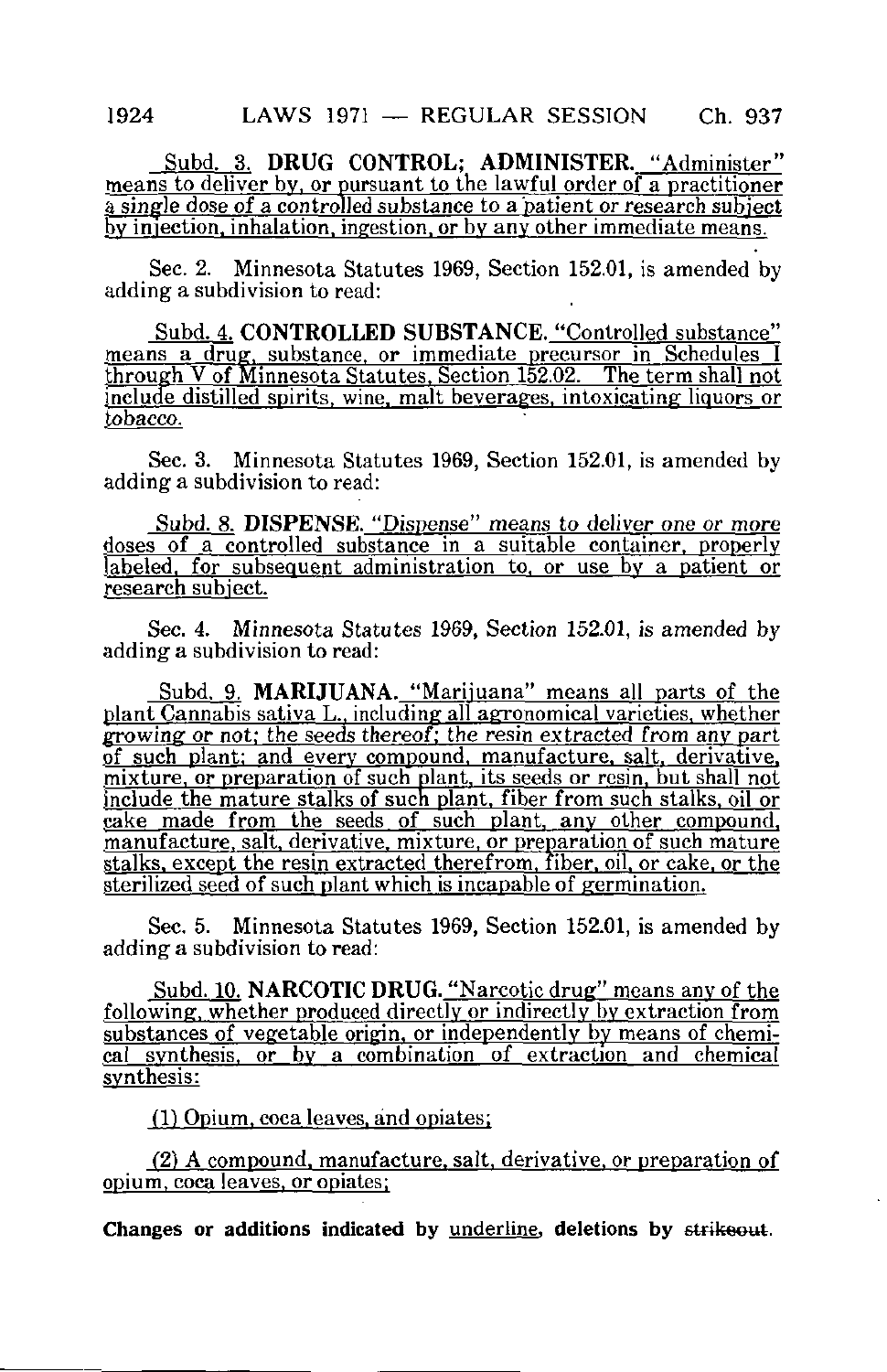(3) A substance, and anv compound, manufacture, salt, derivative, or preparation thereof, which is chemically identical with any of the substances referred to in clauses (1) and (2), except that the words "narcotic drug" as used in this chapter shall not include decocainized coca leaves or extracts of coca leaves, which extracts do not contain cocaine or ecgonine.

Sec. 6. Minnesota Statutes 1969, Section 152.01, is amended by adding a subdivision to read:

Subd. 11. OPIATE. "Opiate" means anv dangerous substance having an addiction forming or addiction sustaining liability similar to morphine or being capable of conversion into a drug having such addiction forming or addiction sustaining liability.

Sec. 7. Minnesota Statutes 1969, Section 152.01, is amended by adding a subdivision to read:

Subd. 12. OPIUM POPPY. "Opium poppy" means the plant of the species Papaver somniferum  $\overline{\text{L}}$  except the seeds thereof.

Sec. 8. Minnesota Statutes 1969, Section 152.01, is amended by adding a subdivision to read:

Subd. 13. PERSON. "Person" includes every individual, copartnership, corporation or association of one or more individuals.

Sec. 9. Minnesota Statutes 1969, Section 152.01, is amended by adding a subdivision to read:

Subd. 14. POPPY STRAW. "Poppy straw" means all parts, except the seeds, of the opium poppy, after mowing.

Sec. 10. Minnesota Statutes 1969, Section 152.01, is amended by adding a subdivision to read: \*

Subd. 15. IMMEDIATE PRECURSOR. "Immediate precursor" means a substance which the state board of pharmacy has found to be and by regulation designates as being the principal compound commonly used or produced for use, and which is an immediate chemical intermediary used or likely to be used in the manufacture of a controlled substance, the control of which is necessary to prevent, curtail, or limit such manufacture.

Sec. 11. Minnesota Statutes 1969, Section 152.01, is amended by adding a subdivision to read:

Subd. 16. SMALL AMOUNT. "Small amount" as applied to marijuana meansl.5 ounges or less. This provision shall not apply to the resinous form of marijuana.

Sec. 12. Minnesota Statutes 1969, Chapter 152, is amended by adding a section to read: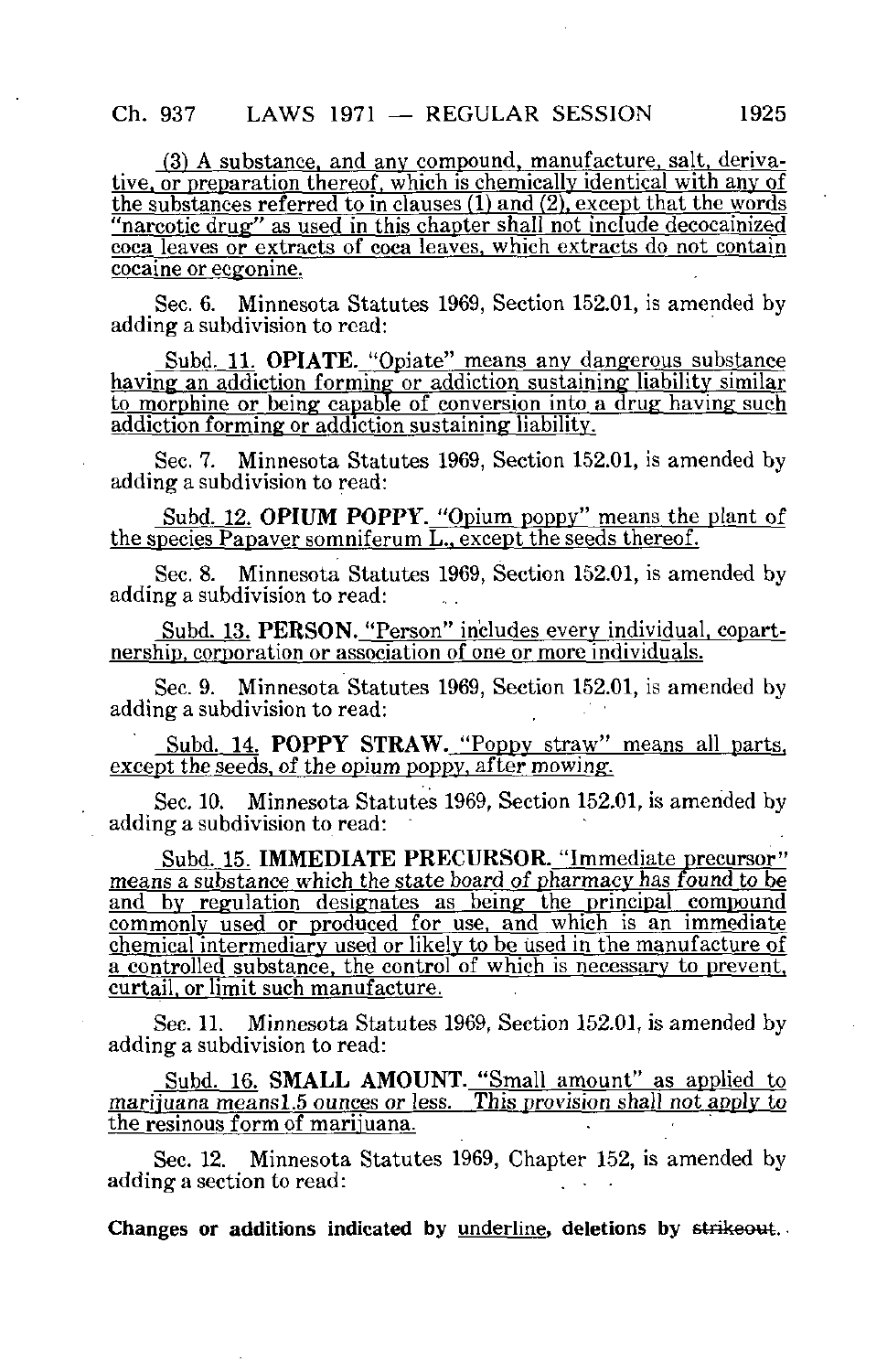[152.02] SCHEDULES OF CONTROLLED SUBSTANCES.<br>Subdivision 1. There are established five schedules of controlled There are established five schedules of controlled substances, to be known as Schedules I, II, III, IV, and V. Such schedules shall initially consist of the substances listed in this section by whatever official name, common or usual name, chemical name, or trade name designated.

### Subd. 2. The following items are listed in Schedule 1:

 $(1)$  Any of the following substances, including their isomers. esters, ethers, salts, and salts of isomers, esters, and ethers, unless specifically excepted, whenever the existence of such isomers, esters, ethers and salts is possible within the specific chemical designation: Acetvlmethadol: Allylprodine; Alphacetvlmathadol: Alphameprodine; Alphamethadol; Benzethidine; Betacetylmethadol; Betameprodine; Betamethadol: Betaprodine; Clonitazene; Dextromoramide: Dextrorphan; Diampromide: Diethyliambutene; Dimenoxadol; Dimepheptanol; Dimethyliambutene; Dioxaphetyl butyrate; Dipipanone; Ethylmethylthiambutene; Etonitazene; Etoxeridine; Furethidine; Hydroxypethidine: Ketobemidone; Levomoramide; Levophenacylmorphan; Morpheridine: Noracymethadol; Norlevorphanol; Normethadone: Norpipanone: Phenadoxone: Phenampromide: Phenomorphan: Phenoperidine; Piritramide; Proheptazine; Properidine; Racemoramide: Trimeperidine.

(2) Any of the following opium derivatives, their salts, isomers and salts of isomers. unless specifically excepted. whenever the existence of such salts, isomers and salts of isomers is possible within the specific chemical designation: Acetorphine: Acetyldihvdrocodeine; Acetylcodone; Benzylmorphine; Codeine methylbromide: Codeine-N-Oxide; Cvprenorphine; Desomorphine: Dihvdromorphine: Etorphine: Heroin: Hydromorphinol; Metnvldesorphine: Metnylhydromorphine: Morphine methvlbromide; Morphine methylsulfonate: Morphine-N-Oxide: Mvrophine; Nicocodeine: Nicomorphine: Normorphine: Pholcodine: Thebacon.

(3) Any material, compound, mixture or preparation which contains any quantity of the following hallucinogenic substances, their salts, isomers and salts of isomers, unless specifically excepted. whenever the existence of such salts, isomers, and salts of isomers is possible within the specific chemical designation: 3.4-methvlenedioxy amphetamine: 5-methoxy-3. 4-methvlenedioxv amphetamine: Bufotenine; Diethvltryptamine; Dimethyltryptamine: 3.4.5-trimethoxy amphetamine: 4-methvl-2. 5-dimethoxyamphetamine; Ibogaine; Lysergic acid diethylamide; marijuana; Mescaline; N-ethyl-3piperidyl benzilate: N-methyl-3-piperidvl benzilate; Psilocvbin: Psilocvn: Tetrahydrocannabinols.

^4) Pevote. providing the listing of pevote as a controlled substance in Schedule I does not apply to the nondrug use of pevote in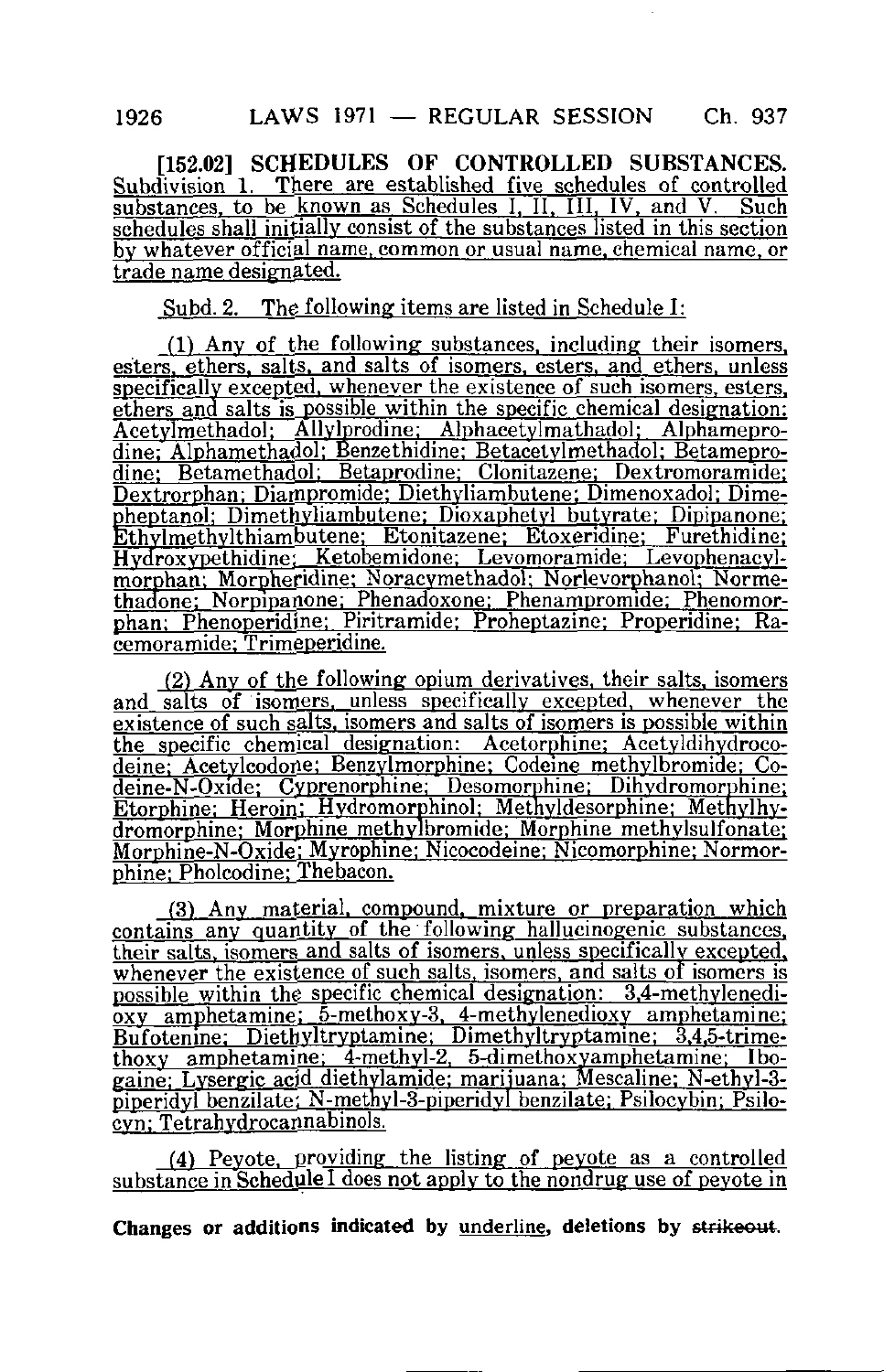bona fide religious ceremonies of the Native American Church, and members of the Native American Church are exempt from registration. Any person who manufactures peyote for or distributes peyote to the Native American Church, however, is required to obtain federal registration annually and to comply with all other requirements of law.

Subd. 3. The following items are listed in Schedule II:

(1) Unless specifically excepted or unless listed in another schedule, any of the following substances whether produced directly or indirectly by extraction from substances of vegetable origin or independently by means of chemical synthesis, or by a combination of extraction and chemical synthesis:

(a) Opium and opiate, and any salt, compound, derivative, or preparation of opium or opiate, including the following: raw opium, opium extracts, opium fluidextracts, powdered opium, granulated opium, tincture of opium, apomorphine, codeine, ethyImorphine. hydrocodone. hvdromorphone. metopon. morphine, oxycodone. oxvmorphone. thebaine.

(b) Any salt, compound, derivative, or preparation thereof which is chemically equivalent or identical with any of the substances referred to in clause (a), except that these substances shall not include  $\overline{\text{the}}$  isoquinoline alkaloids of opium.

#### $f(c)$  Opium poppy and poppy straw.

(d) Coca leaves and any salt, compound, derivative, or preparation of coca leaves, and any salt, compound, derivative, or preparation thereof which is chemically equivalent or identical with any of these substances, except that the substances shall not include decocainized coca leaves or extraction of coca leaves, which extractions do not contain cocaine or ecgonine.

(2) Any of the following opiates, including their isomers, esters, ethers, salts, and salts of isomers. esters and ethers, unless specjficallv excepted, or unless listed in another schedule, whenever the existence of such isomers, esters, ethers and salts is possible within the specific chemical designation: Alphaprodine; Anileridine: Bezitramide: Dihvdrocodeine: Dihydromorphinone: Diphenoxylate; Fentanvl; Isomethadone; Levomethorphan; Levorphanol; Metazocine; Methadone; Methadone - Intermediate, 4-cvano-2-dimethylamino-4. 4-diphenylbutane; Moramide - Intermediate, 2-methyl-3-morpholino-1, 1-diphenylpropane-carboxylic acid; Pethidine: Pethidine - Intermediate - A, 4-cvano-l-metnvl-4-phenvlpiperidine: Pethidine - Intermediate - B. ethyl-4-phenylpiperidine-4-carboxyIate: Pethidine - Intermediate - C. 1-methyl-4-phenylpiperidine-4-carboxylic acid; Phenazocine; Piminodine: Racemethorphan: Racemorphan.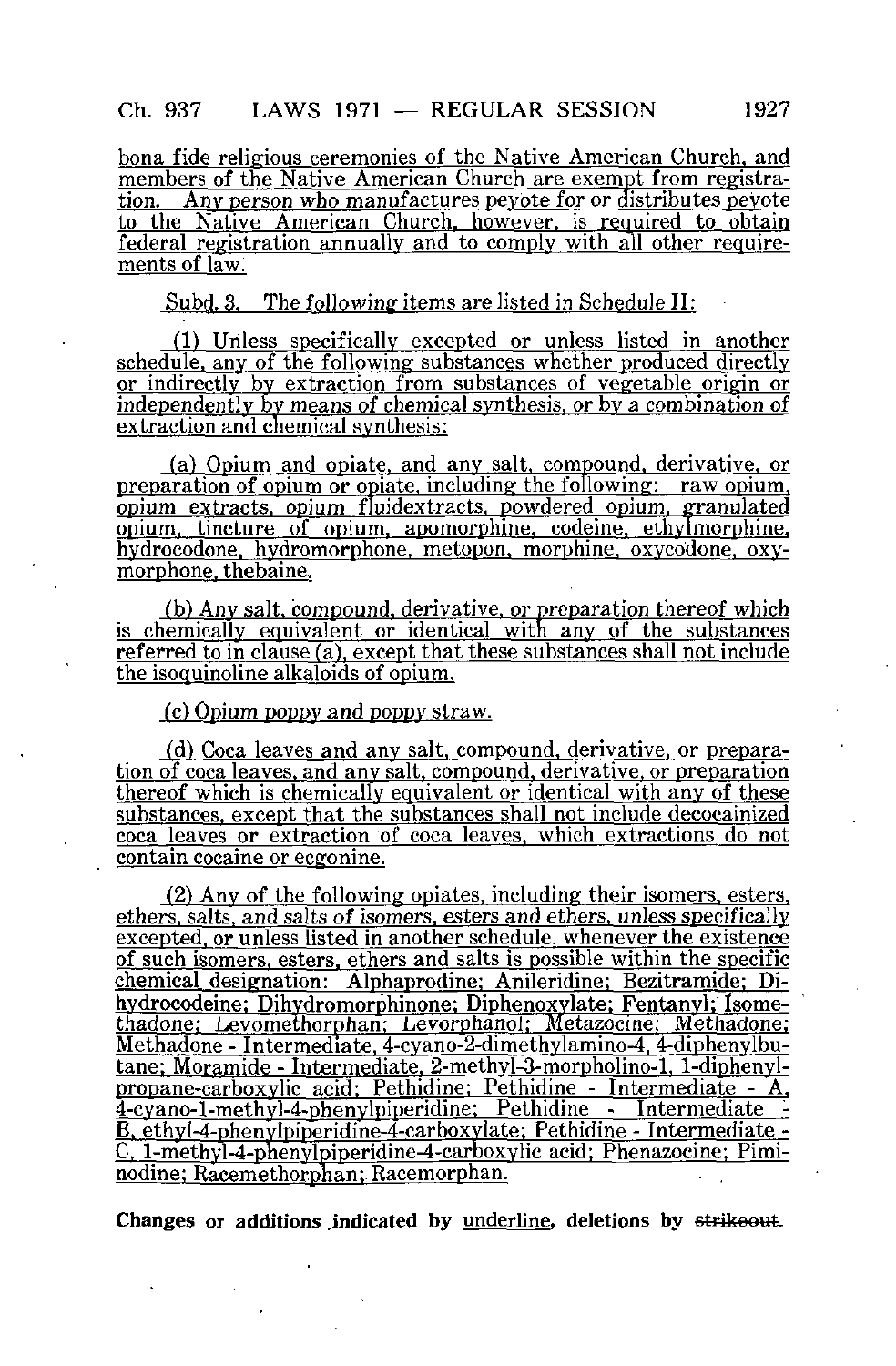(3) Unless specifically excepted or unless listed in another schedule, any iniectable liquid which contains any quantity of methamphetamine, including its salts, isomers, and salts of isomers.

Subd. 4. The following items are listed in Schedule III:

\_(1) Any material, compound, mixture, or preparation which contains any quantity of the following substances having a potential for abuse associated with a stimulant effect on the central nervous system:

fa) Amphetamine, its salts, optical isomers. and salts of its optical isomers:

 $(b)$  Phenmetrazine and its salts;

 $(c)$  Any substance, except an injectable liquid, which contains any quantity of methamphetamine, including its salts, isomers, and  $s$ alts of isomers;

(d) Methylphenidate.

\_{2) Any material, compound, mixture, or preparation which contains any quantity of the following substances having a potential for abuse associated with a depressant effect on the central nervous system:

Any substance which contains any quantity of a derivative of barbituric acid, or any salt\_of a derivative of barbituric acid, except those substances which are specifically listed in other schedules: Chlorhexadol; Glutethimide: Lysergic acid: Lysergic acid amide: Methyprylon; Phencvclidjne; Sulfondiethylmethane: Sulfonethylmethane; Sulfonmethane.

(3) Nalorphine.

\_{4) Any material, compound, mixture, or preparation containing limited quantities of any of the following narcotic drugs, or any salts thereof:

 $(a)$  Not more than 1.80 grams of codeine per 100 milliliters or not more than 90 milligrams per dosage unit, with an equal or greater quantity of an isoquinoline alkaloid of opium.

(b) Not more than 1.80 grams of codeine per 100 milliliters or not more than 90 milligrams per dosage unit, with one or more active. non-narcotic ingredients in recognized therapeutic amounts.

 $\zeta$ ) Not more than  $300$  milligrams of dihydrocodeinone per 100 milliliters or not more than 15 milligrams per dosage unit, with a fourfold or greater quantity of an isoquinoline alkaloid of opium,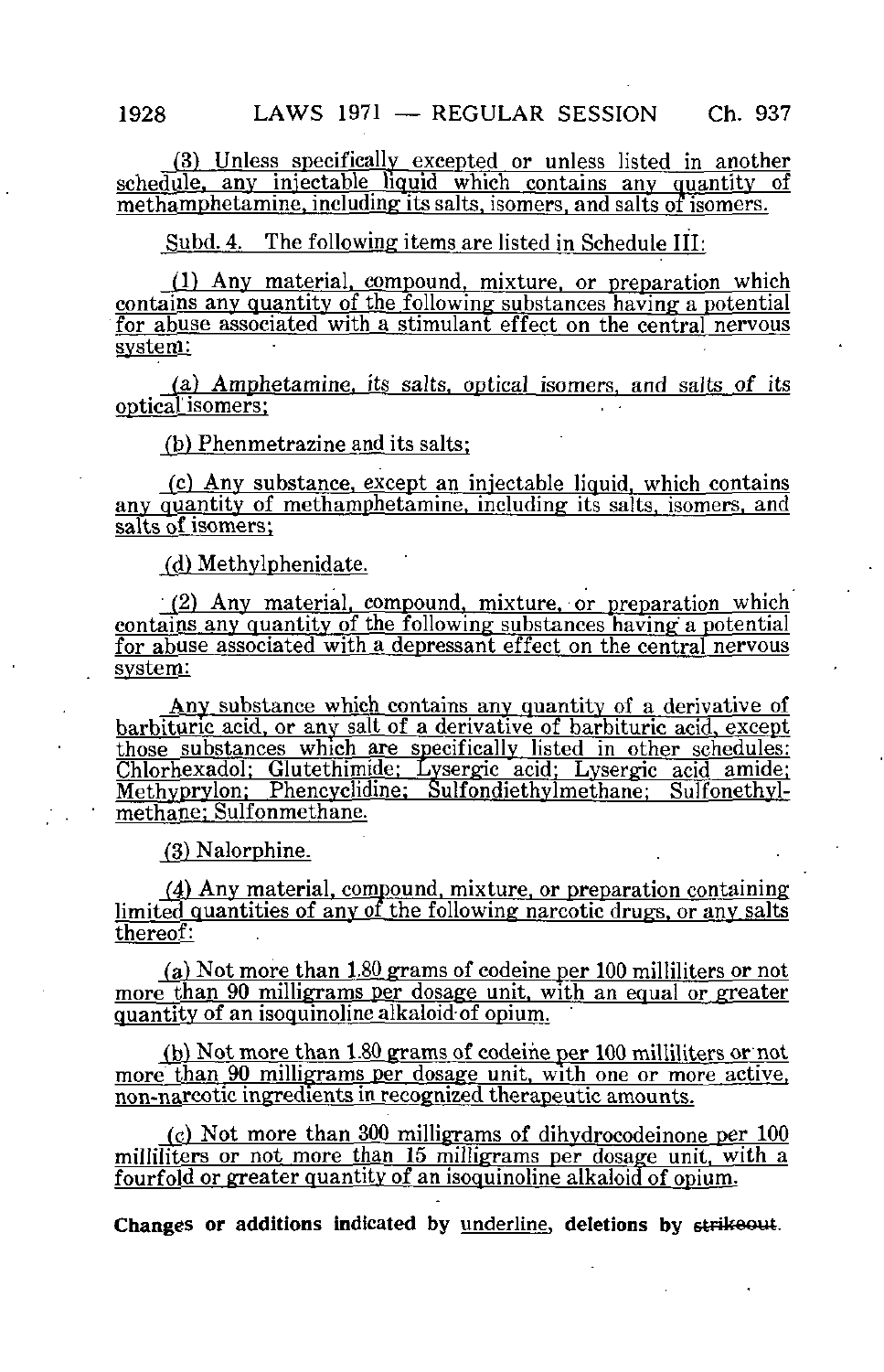### $Ch. 937$  LAWS 1971 — REGULAR SESSION 1929

fd) Not more than 300 milligrams of dihydrocodeinone per 1QO milliliters or not more than 15 milligrams per dosage unit, with one or more active, non-narcotic ingredients in recognized therapeutic<br>amounts. amounts.

(e) Not more than 1.80 grams of dihydrocodeine per 100 milliliters or not more than 90 milligrams per dosage unit, witn one or more active, non-narcotic ingredients in recognized therapeutic amounts.

(f) Not more than  $300$  milligrams of ethylmorphine per  $100$ milliliters or not more than 15 milligrams per dosage unit, with one or more active, non-narcotic ingredients in recognized therapeutic amounts.

 $(g)$  Not more than 500 milligrams of opium per 100 milliliters or per 100 grams, or not more than 25 milligrams per dosage unit, with one^or more active, non-narcotic ingredients in recognized therapeutic amounts.

fh) Not more than 50 milligrams of morphine per 100 milliliters or per 100 grams with one or more active, non-narcotic ingredients in recognized therapeutic amounts.

Subd. 5. The following items are listed in Schedule IV: Barbital: Chloral betaine: Chloral hydrate: Ethchlorvynol; Ethinamate; Methohexital: Meprobamate: Methylphenobarbital; Paraldehvde: FetrichloraJ: Phenobarbital.

Subd. 6. The following items are listed in Schedule V: Any compound, mixture, or preparation containing any of the following limited quantities of narcotic drugs, which shall include one or more non-narcotic active medicinal ingredients in sufficient proportion to confer upon the compound, mixture or preparation valuable medicinal qualities other than those possessed by the narcotic drug alone:

(1) Not more than 100 milligrams of dihydrocodeine per 100 milliliters or per 100 grams.

(2) Not more than 100 milligrams of ethvlmorphine per 100 milliliters or per 100 grams.

(3) Not more than 2.5 milligrams of diphenoxvlate and not less than 25 micrograms of atropine sulfate per dosage unit.

(4) Not more than 15 milligrams of anhydrous morphine per 100  $milli$  liters or per  $100$  grams.

Subd. 7. The board of pharmacy is authorized to regulate and define additional substances which contain quantities of a substance possessing abuse potential in accordance with the following criteria: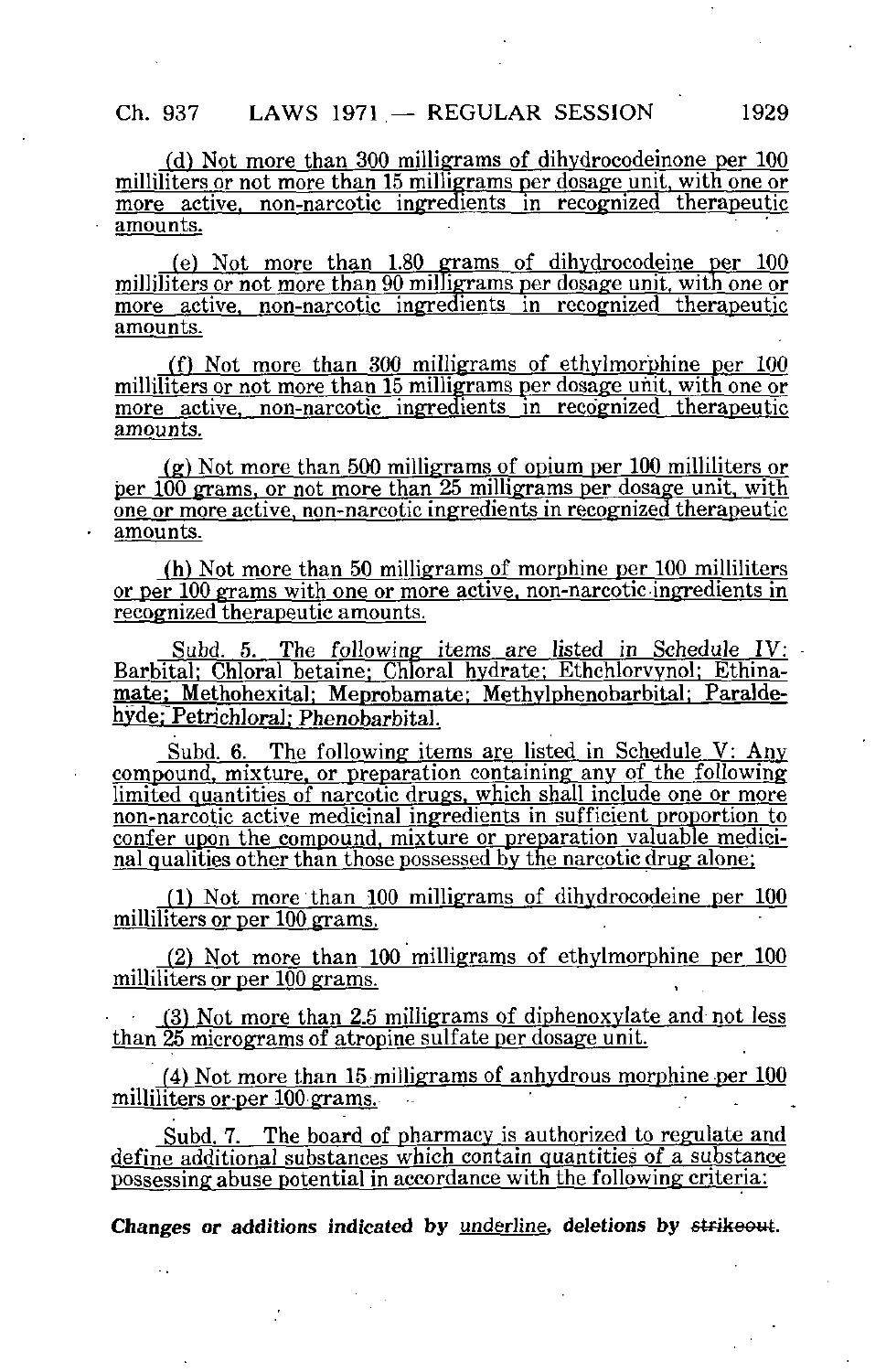(1) The board of pharmacy shall place a substance in Schedule I if it finds that the substance has: A high potential for abuse, no currently accepted medical use in the United States, and a lack of accepted safety for use under medical supervision.

(2) The board of pharmacy shall place a substance in Schedule II if it finds that the substance has: A high potential for abuse, currently accepted medical use in the United States, or currently accepted medical use with severe restrictions, and that abuse may lead to severe psychological or physical dependence.

(3) The board of pharmacy shall place a substance in Schedule III if it finds that the substance has: A potential for abuse less than the substances listed in Schedules I and II. currently accepted medical use in treatment in the United States, and that abuse may lead to moderate or low physical dependence or high psychological dependence.

(4) The board of pharmacy shall place a substance in Schedule IV if it finds that the substance has: A low potential for abuse relative to the substances in Schedule III, currently accepted medical use in treatment in the United States, and that abuse may lead to limited physical dependence or psychological dependence relative to the substances in Schedule III.

(5) The board of pharmacy shall place a substance in Schedule V if it finds that the substance has: A low potential for abuse relative to the substances listed in Schedule IV, currently accepted medical use in treatment in the United States, and limited physical dependence and/or psychological dependence liability relative to the substances listed in Schedule IV.

Subd. 8. The state board of pharmacy may, by regulation, add substances to or delete or reschedule substances listed in this section. The state board of pharmacy, after consulting with the advisory council on controlled substances, shall annually, on or before May 1 of each year, conduct a review of the placement of controlled substances in the various schedules.

In making a determination regarding a substance, the board of pharmacy shall consider the following: The actual or relative potential for abuse, the scientific evidence of its pharmacological effect, if known, the state of current scientific knowledge regarding the substance, the history and current pattern of abuse, the scope, duration, and significance of abuse, the risk to public health, the potential of the substance to produce psychic or physiological dependence liability, and whether the substance is an immediate precursor of a substance already controlled under this section. The state board of pharmacy may include any non-narcotic drug authorized by federal law for medicinal use in a schedule only if such drug must, under either federal or state law or regulation, be sold only on prescription.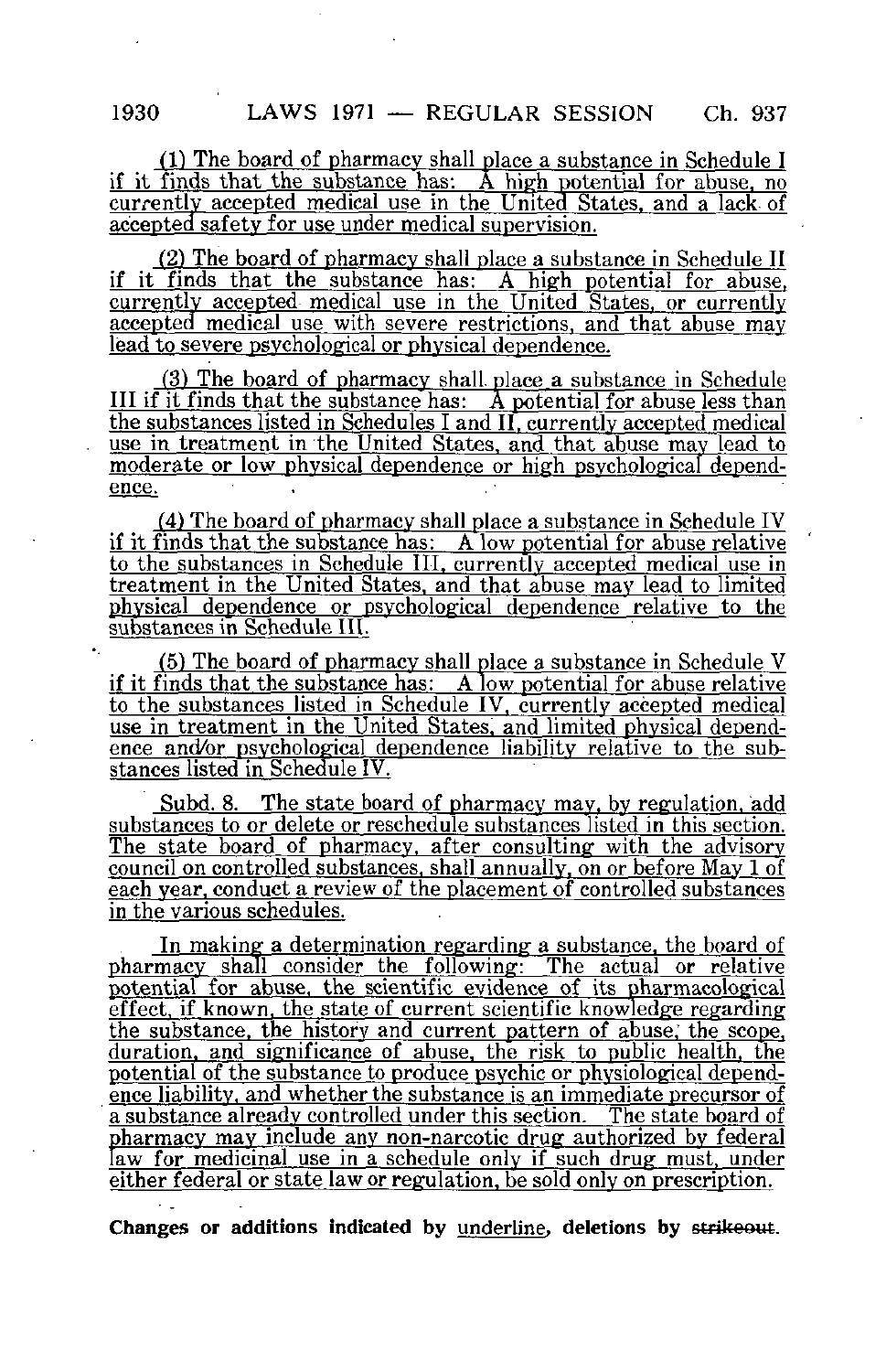Subd. 9. The state board of pharmacy may by regulation except any compound, mixture, or preparation containing any stimulant or depressant substance listed in clauses (1) and (2) of subdivision 4 or in subdivisions 5 and 6 of this section from the application of all or any part of this act if the compound, mixture, or preparation contains one or more active medicinal ingredients not having a stimulant or depressant effect on the central nervous system: provided, that such admixtures shall be included therein in such combinations, quantity, proportion, or concentration as to vitiate the potential for abuse of the substances which do have a stimulant or depressant effect on the central nervous system.

Subd. 10. Dextromethorphan shall not be deemed to be included in any schedule by reason of the enactment of this act unless controlled pursuant to the foregoing provisions of this section.

Subd. 11. ADVISORY COUNCIL. The state board of pharmacy shall appoint an advisory council on controlled substances consisting of not more than 12 members, who shall serve without compensation, to advise it in the administration of this chapter. Four of the members of the council shall be physicians as designated by the state board of medical examiners. One of the members of the council shall be a pharmacologist, one of the members of the council shall be a pharmacist, and the remainder shall be from among the following: correction or law enforcement officers, judges, representatives of drug treatment or counseling facilities, former drug abusers. educa^ tion. and students. The members of the council shall select a chairman from among their membership, who may call meetings of the council when deemed appropriate, and shall call meetings of the council when requested to do so by any four members of the council.

Subd. 12. PROCEDURE. In exercising the authority granted by this act, the state board of pharmacy shall be subject to the provisions of Minnesota Statutes 1969. Chapter 15. The state board of pharmacy shall provide copies of any proposed rule under this act to the advisory council on controlled substances at least 30 days prior to any hearing required bv Minnesota Statutes 1969. Section 15.0412. Subdivision 4. The state board of pharmacy shall consider the recommendations of the advisory council on controlled substances, which may be made prior to or at the hearing.

Subd. 13. REPORTS. The state board of pharmacy and the advisory council on controlled substances shall study the implementation of this act in relation to the problems of drug abuse in Minnesota and shall report to the legislature on or before December 1. 1972, their recommendations concerning amendments to this act.

Sec. 13. Minnesota Statutes 1969, Section 152.09, is amended to read: •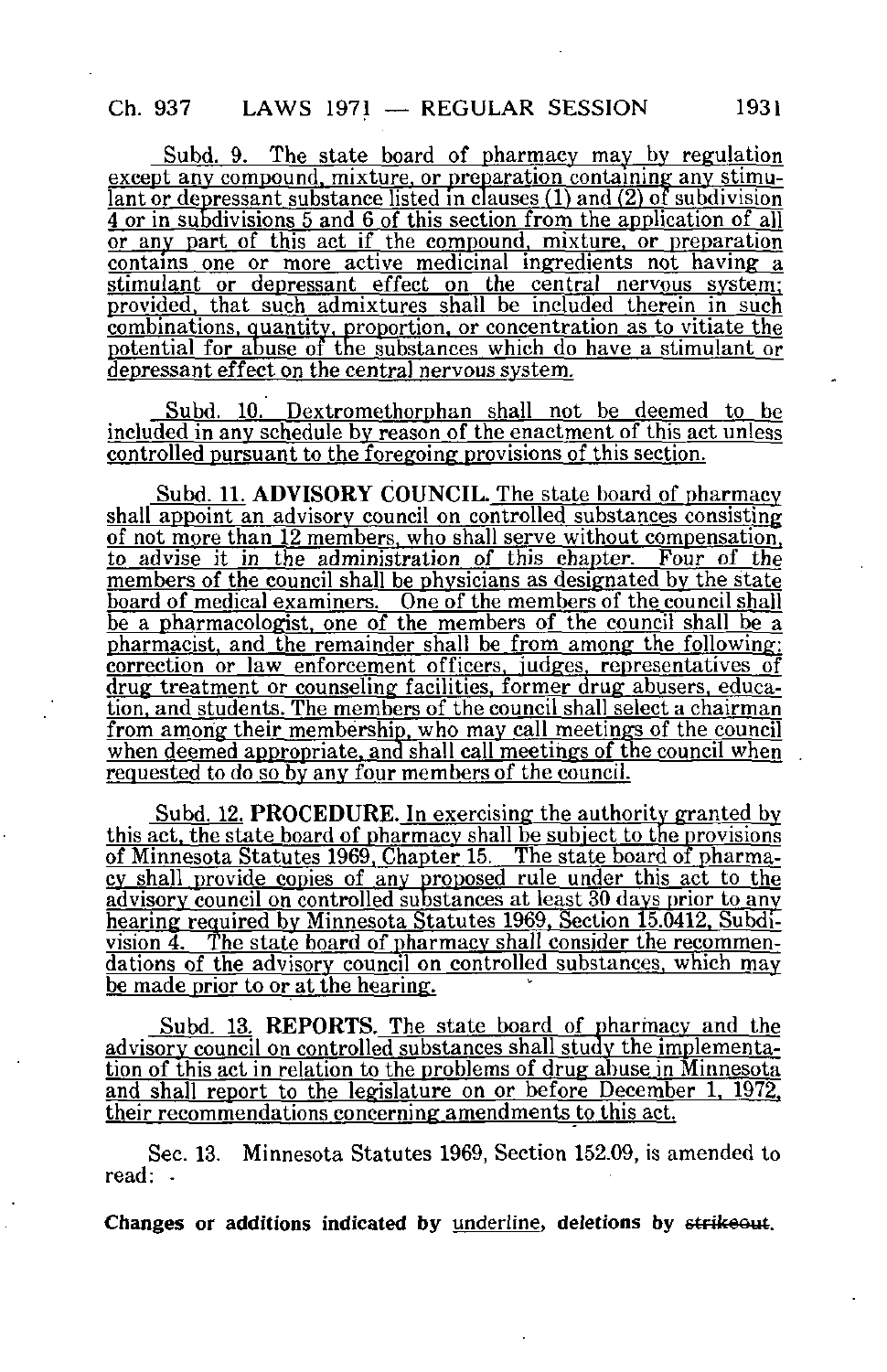152.09 PROHIBITED ACTS. Subdivision 1. Except as otherwise provided in this chapter, it shall be unlawful for any person, firm, or corporation to have in his, or its, possession

(1) manufacture, sell, give away, barter, deliver, exchange or distribute; or possess with intent to manufacture, sell, give away, barter, deliver, exchange or distribute, a controlled substance.

(2) possess a controlled substance , except when such possession is for his own use and is authorized by law-or to sell, give away, barter, exchange, or distribute a stimulant or depressant drug except (l)-on a written prescription of a doctor of-medicine, a doctor of osteopathy licensed to practice medicine, a doctor of-dental-surgery, or a-doctor-of veterinary medicine, lawfully practicing-his profession in this state; or (3) on an oral proscription of any of the practitioners named above and which is reduced promptly to writing and filed within 48 hours.

Subd. 2. In any complaint, information or indictment, and in any action proceeding brought for tho enforcement of any provision of this section, possession of a stimulant or depressant drug except as authorized by law shall be sufficient evidence of violation from which guilt may be inferred. It shall be unlawful for any person to procure, attempt to procure, possess or have in his control a controlled substance by any of the following means;

(1) fraud, deceit, misrepresentation or subterfuge:

(2) using a false name or giving false credit:

(3) falsely assuming the title of. or falsely representing any person to be, a manufacturer, wholesaler, pharmacist, physician, doctor of osteopathy licensed to practice medicine, dentist, veterinarian, or other authorized person for the purpose of obtaining a controlled substance.

Sec. 14. Minnesota Statutes 1969, Section 152.101, is amended to read:

152.101 MANUFACTURERS, RECORDS. Subdivision 1. Every person engaged in manufacturing, compounding, processing, selling, delivering or otherwise disposing of any depressant or stimulant  $\frac{1}{4\pi\epsilon}$  controlled substance shall, upon July 1,  $\frac{1967}{1971}$ , May 1, 1973, and every second year thereafter , prepare a complete and accurate record of all stocks of each drug controlled substance on hand and shall keep such record for<del> three two years. Wh</del>en additional depressant or stimulant drugs controlled substances are designated after July 1,-1967  $1971$ , a similar record must be prepared upon the effective date of their designation. On and after July  $1, -1967$ ,  $1971$ , every person manufacturing, compounding or processing any-depressant or stimulant drug controlled substance shall prepare and keep,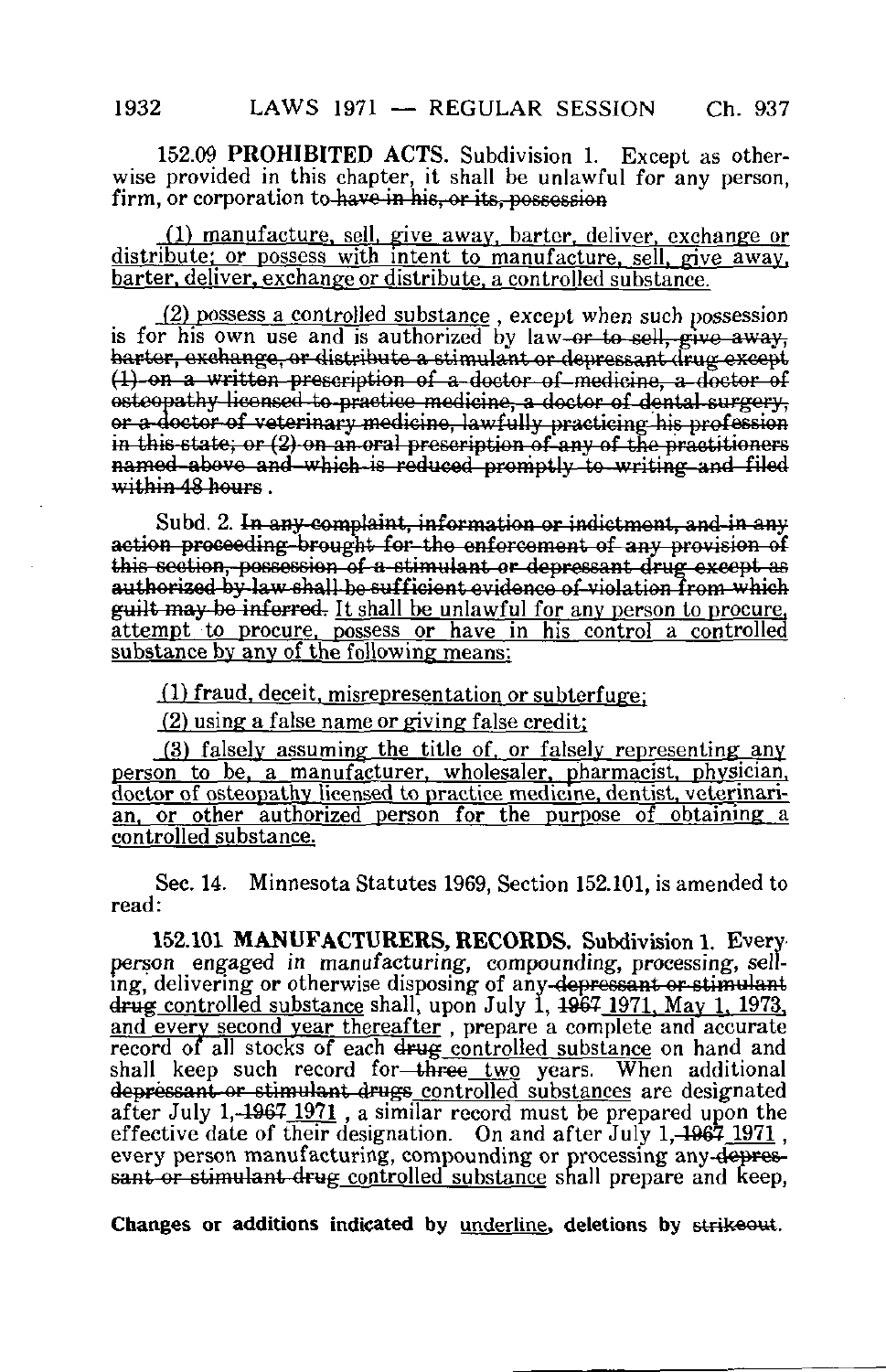for not less than-three two years, a complete and accurate record of the kind and quantity of each drug manufactured, compounded or processed and the date of such manufacture, compounding, or processing; and every person selling, delivering, or otherwise disposing of any-depressant or stimulant drug controlled substance shall prepare or obtain, and keep for not less than-three two years, a complete and accurate record of the kind and quantity of each such drug controlled substance received, sold, delivered, or otherwise disposed of, the name and address from whom it was received and to whom it was sold, delivered or otherwise disposed of, and the date of such transaction. If these records have already been prepared in accordance with-federal law, no additional records shall be required provided that all records prepared under federal law have been retained and are made available to the appropriate state agency upon request The form of such records shall be prescribed by the state board of pharmacy .

Subd. 2. This section shall not apply to a licensed doctor of medicine, a doctor of osteopathy duly licensed to practice medicine, a licensed doctor of dentistry, or licensed doctor of veterinary medicine in the course of his professional practice, unless such practitioner regularly engages in dispensing any such drugs to his patients for-a fee which the patients are charged, either separately or together with charges for other professional services .

Subd. 3. This section shall not apply to a person engaged in bona fide research conducted under an exemption granted under applicable federal law.

Sec. 15. Minnesota Statutes 1969, Section 152.11, is amended to read:

152.11 WRITTEN OR ORAL PRESCRIPTIONS, REQUISITES. Subdivision 1. No person may dispense a controlled substance included in Schedule  $\overline{II}$  of Section 12 of this act without a prescription written by a doctor of medicine, a doctor of osteopathy licensed to practice medicine, a doctor of dental surgery, a doctor of dental medicine, or a doctor of veterinary medicine, lawfully practicing his profession in this state. Provided that in emergency situations, as authorized by federal law, such drug may be dispensed upon oral prescription reduced promptly to writing and filed by the pharmacist.<br>Such prescriptions shall be retained in conformity with section 14 of uch prescriptions shall be retained in conformity with section 14 of this act. No prescription for a Schedule II substance may be refilled.

For the purposes of-sections  $152.09$  to  $152.12$  this act, a written prescription or oral prescription, which shall be reduced to writing, for a depressant or stimulant drug controlled substance in Schedules II, III. IV or  $V$  is void unless (1) it is written in ink and contains the name and address of the person for whose use it is intended; (2) it states the amount of the-<del>depressant or stimulant drug</del> controlled

Changes or additions indicated by underline, deletions by strikeout. 2 Minn.S.L. 1971 Bd.Vol.—M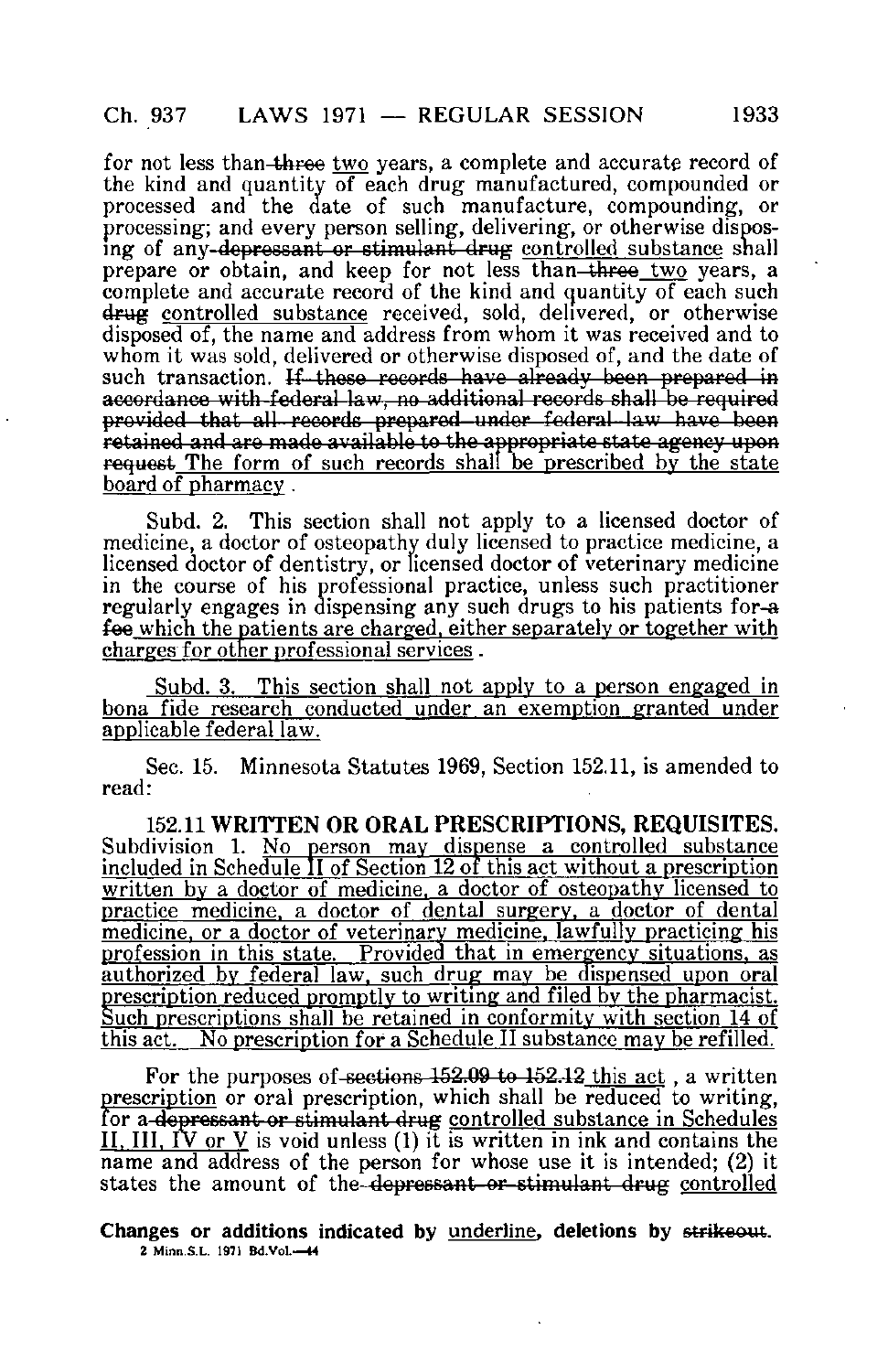substance to be compounded or dispensed, with directions for its use;  $(3)$  if a written prescription, it contains the signature-and, address and federal registry number of the prescriber and a designation of the branch of the healing art pursued by the prescriber; and if an oral prescription, the name and address of the prescriber and a designation of his branch of the healing art; and  $(4)$  it shows the date when signed by the prescriber, or the date of acceptance in the pharmacy if an oral prescription. Every licensed pharmacist who compounds any such prescription shall retain such prescription in a file for a period of not less than-three two years, open to inspection by any officer of the state, county, or municipal government, whose duty it is to aid and assist with the enforcement of this chapter. No such written or oral prescription shall be refilled, except with the written or-verbal consent of the prescriber; provided, that the date of such consent must be recorded, upon the- original prescription by the, pharmacist who refills the prescription, together with the initials of the pharmaoist; and that in ovont of verbal consent, it must bo direct from tho prescriber to the pharmacist. Every such pharmacist shall distinctly abel the container with the directions contained in the prescription for the use thereof.

Subd. 2. No person may dispense a controlled substance included in Schedules III or IV of Section 12 of this act without a written or oral prescription from a doctor of medicine, a doctor of osteopathy licensed to practice medicine, a doctor of dental surgery, a doctor of dental medicine, or a doctor of veterinary medicine, lawfully practicing his profession in this state. Ne Such prescription—for any depressant or stimulant drug may not be filled dispensed or refilled except with the written or verbal consent of the prescriber, and in no event more than six months after,the date on which such prescription was issued and no such prescription may be refilled more than five times except that after obtaining proper authorization from the practitioner the prescription-may be refilled in-accordance with the previous-limitations.

Sec. 16. Minnesota Statutes 1969, Section 152.12, is amended to read:

152.12 DOCTORS MAY PRESCRIBE. Subdivision 1. A licensed doctor of medicine, a doctor of osteopathy, duly licensed to practice medicine, or a licensed doctor of dentistry, a doctor of dental surgery, or a doctor of dental medicine, and in the course of his professional practice only, may prescribe, administer, and dispense a stimulant-or-depressant dru<u>g controlled substance included in Sche</u>d-<u>ules II through V of Section 12 of this act</u> , or he may cause the same to be administered by a nurse-or, an intern or an assistant under his direction and supervision.

Subd. 2. A licensed doctor of veterinary medicine, in good faith, and in the course of his professional practice only, and not for use by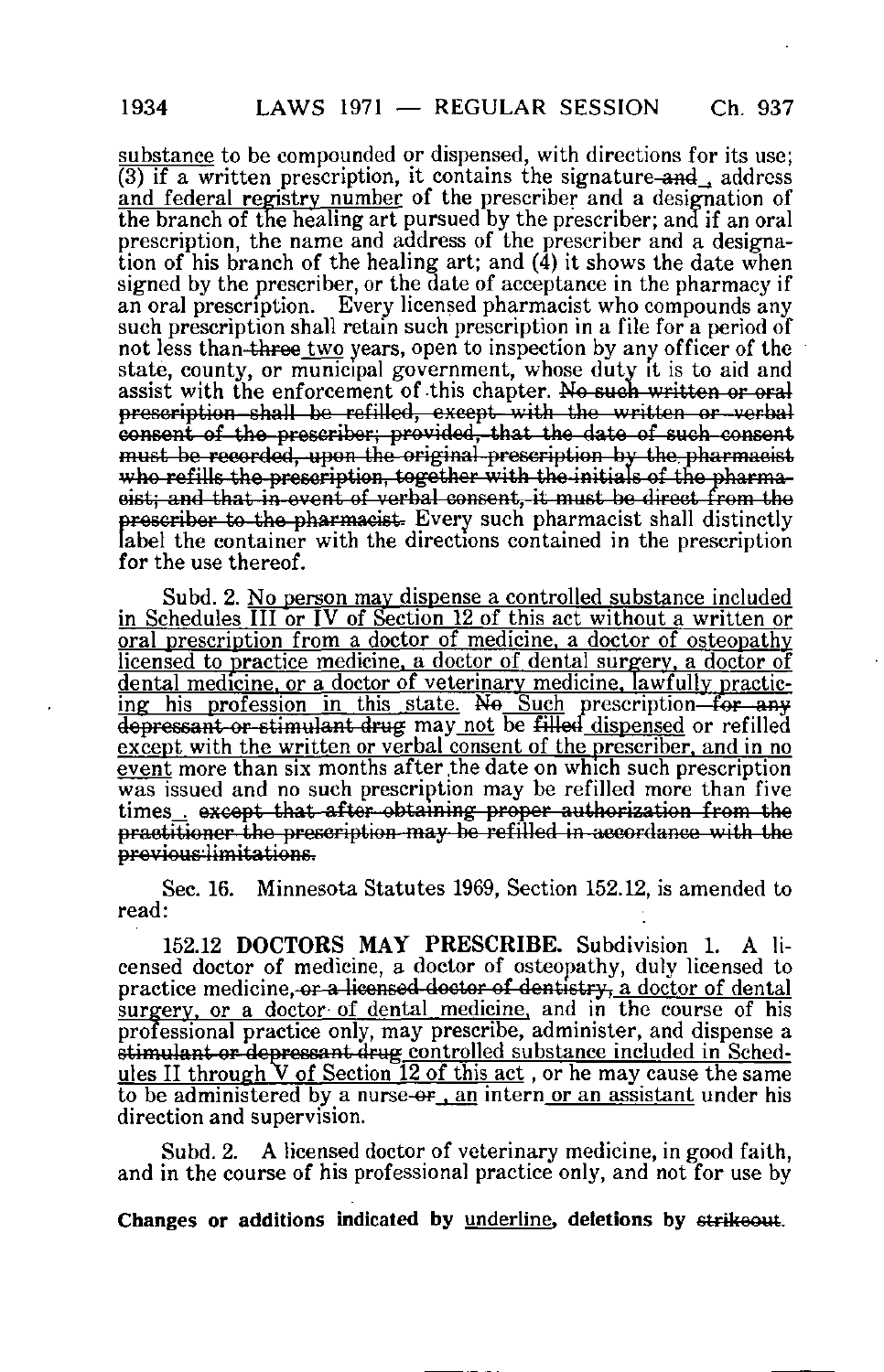a human being, may prescribe, administer, and dispense a stimulant or depressant drug controlled substance included in Schedules II through V of Section  $\overline{12}$  of this act, and he may cause the same to be administered by an assistant under his direction and supervision.

Subd. 3. Any qualified person may use stimulant or depressant drugs controlled substances in the course of a bona fide research project but cannot administer or dispense such drugs to human beings unless such drugs are prescribed, dispensed and administered by a person lawfully authorized to do so. Every person who engages in research involving the use of such substances shall apply annually for registration by the state board of pharmacy provided that such registration shall not be required if the person is covered by and has complied with federal laws covering such research projects.

Subd. 4. Nothing in-sections 152.09 to 152.12 this chapter shall prohibit the sale to, or the possession of, a stimulant or depressant  $d$ ru<u>g controlled substance in Schedules II. III. IV or V</u> by $\pm$  Registered drug wholesalers, registered manufacturers, registered pharmacies, licensed pharmacists, licensed doctors of medicine, doctors of osteopathy duly licensed to practice medicine, licensed doctors of dentistry, licensed doctors of veterinary medicine, or any licensed hospital or other licensed institutions wherein sick and injured persons are cared for or treated, or bona fide hospitals wherein animals are treated ; or by licensed pharmacists, licensed doctors of medicine, doctors of osteopathy duly licensed to practice medicine, licensed doctors of dental surgery, licensed doctors of dental medicine, or licensed doctors of veterinary medicine when such practitioners use controlled substances within the course of their professional practice only.

Nothing in sections 152.09 to 152.12 this chapter shall prohibit the possession of a-stimulant or depressant drug controlled substance in Schedules II. III. IV or V by an employee or agent of a registered drug wholesaler, registered manufacturer, or registered pharmacy, while acting in the course of his employment, or by a patient of a licensed doctor of medicine, a doctor of osteopathy duly licensed to practice medicine, or a licensed doctor of dental surgery, a licensed doctor of dental medicine, or by the owner of an animal for which a controlled substance has been prescribed by a licensed doctor of veterinary medicine, when such controlled substances are dispensed according to law .

Subd. 5. It shall be unlawful for any person to procure, attempt to procure, possess or have in-his control a stimulant or depressant by any of the following means:

 $(a)$  fraud, deceit, misrepresentation or subterfuge;

(b) using a fake-name or giving false credit;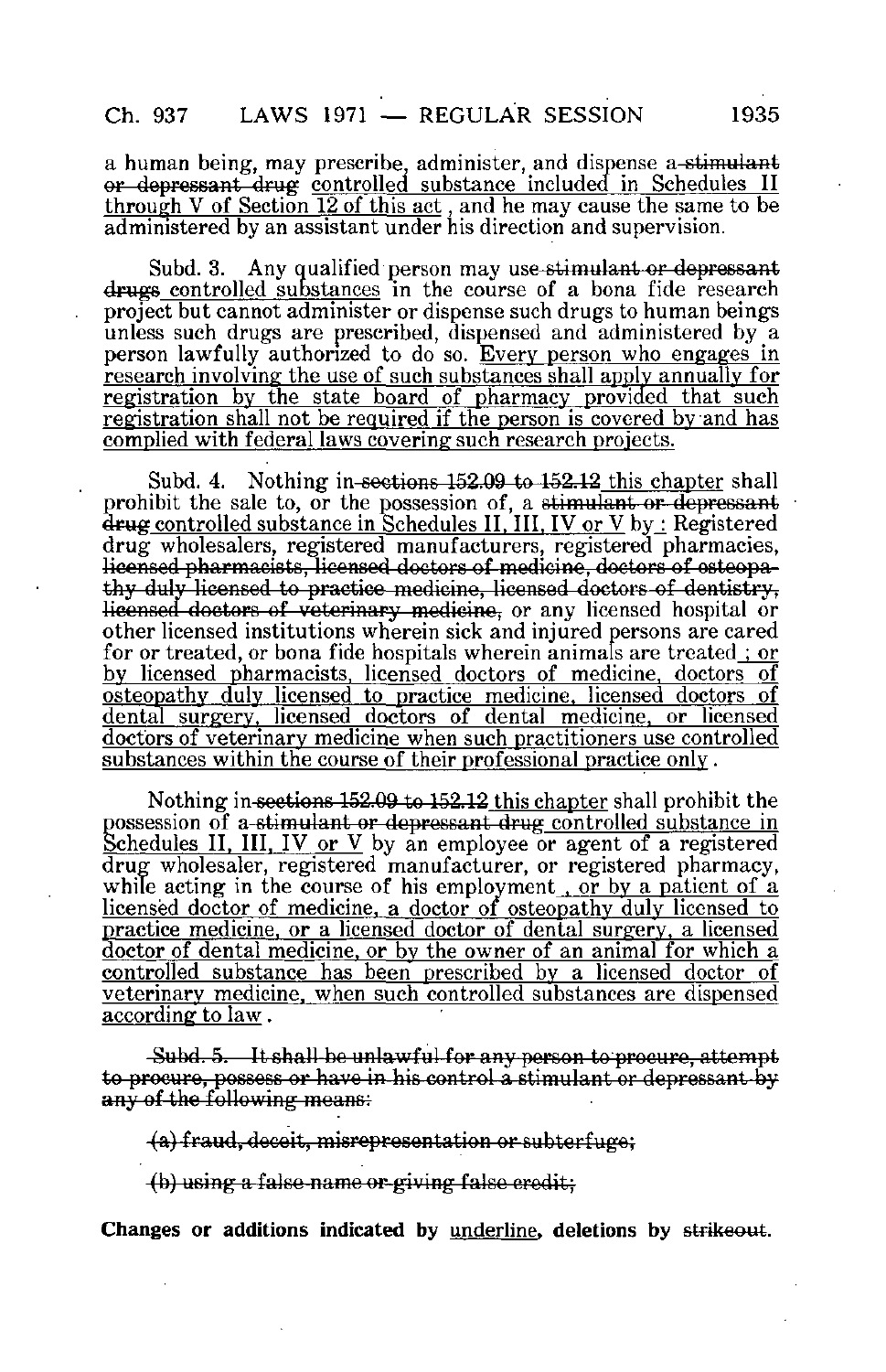1936 LAWS 1971 — REGULAR SESSION Ch. 937

 $-(e)$  falsely assuming the title of, or falsely representing any person to be, a manufacturer, wholesaler, pharmacist, physician, doctor of osteopathy licensed to practice medicine, dentist, veterinarian, or other authorized person, for the purpose of obtaining a stimulant or depressant drug.

Sec. 17. Minnesota Statutes 1969, Section 152.15, is amended to read:

152.15 VIOLATIONS; PENALTIES. Subdivision 1. Any person who violates section 152.09, subdivision 1, clause  $\overline{(1)}$  with respect to:

(1) A controlled substance classified in Schedule I or II which is a narcotic drug, is guilty of a crime and upon conviction may be imprisoned for not more than 15 years or fined not more than \$25,000, or both for a first violation, and for a second or subsequent violation, upon conviction, shall be imprisoned for not less than one year nor more than 30 years or fined not more than \$50.000. or both:

(2) Any other controlled substance classified in Schedule I. II. or III, is guilty of a crime and upon conviction may be imprisoned for not more than five years, fined not more than \$15.000. or both for a first violation, and for a second or subsequent violation, upon conviction, shall be imprisoned for not less than one year nor more than ten years or fined not more than \$30,000, or both;

(3) A substance classified in Schedule IV. is guilty of a crime and upon conviction may be imprisoned for not more than three years, fined not more than  $$10,000$ , or both for a first violation, and for a second or subsequent violation, upon conviction, shall be imprisoned for not less than six months nor more than six years or fined not more than \$20.000. or both:

14) A substance classified in Schedule V. is guilty of a crime and upon conviction may be imprisoned for not more than one year, fined not more than Sl.OOO. or both:

(5) The distribution of a small amount of marijuana fox no remuneration, shall be treated as provided in subdivision 2, clause  $\overline{(4)}$ . of this section.

Subd. 2. Any person, firm, or corporation that violates any provision of sections 152.09 to 152.13 shall bo guilty of a gross misdemeanor; and, upon conviction thereof, punished by a fine of not  $\uparrow$  -exceed-\$1,000, or by imprisonment in the county jail for not to exceed one year, or by both such fine and imprisonment. Any person who violates section 152.09, subdivision 1, clause (2), with respect to:

(1) A controlled substance classified in Schedule I or II which is a narcotic drug, is guilty of a crime and upon conviction may be imprisoned for not more than five years or fined not more than \$5,000, or both;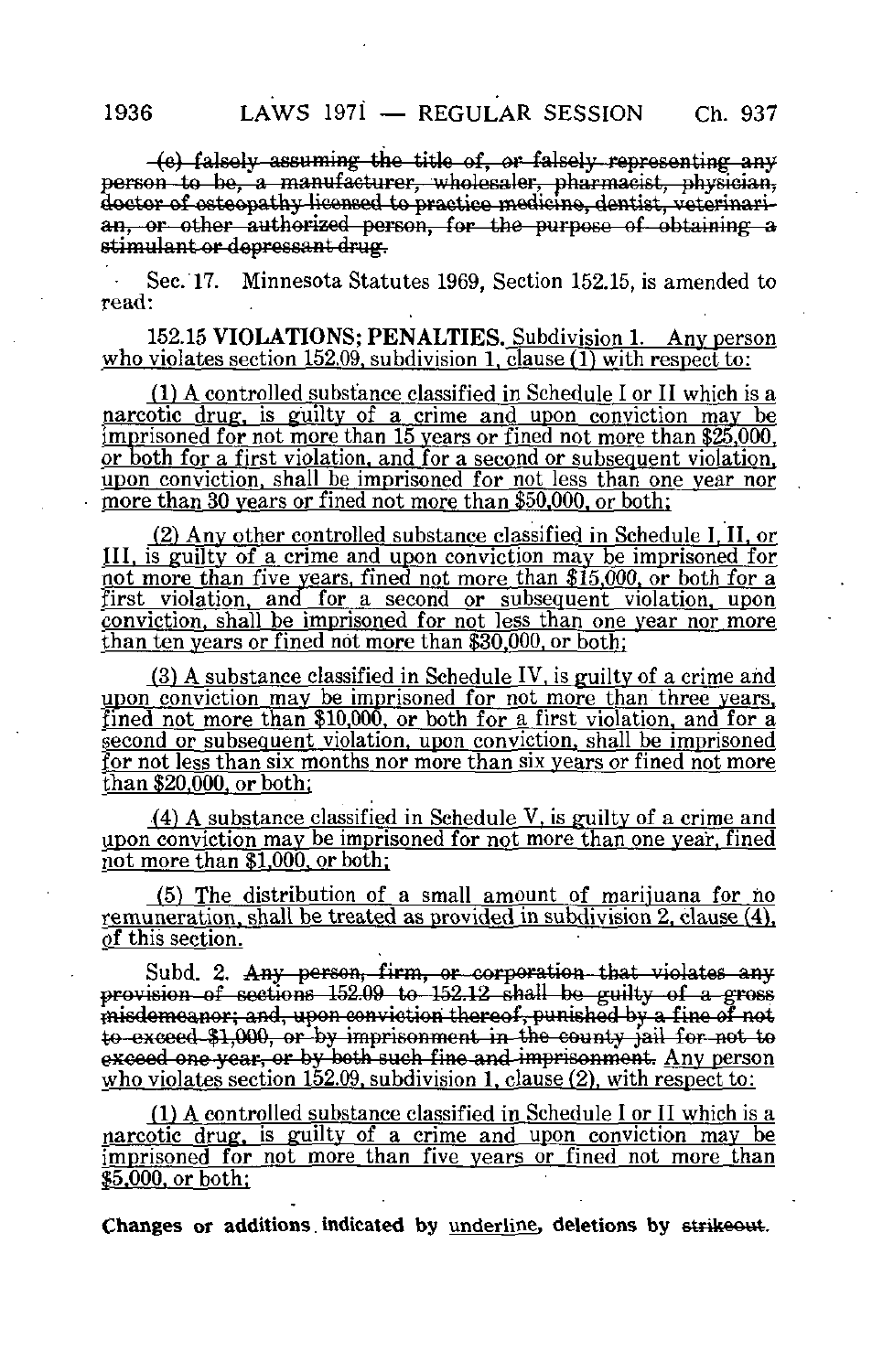(2) Any other controlled substance classified in Schedule I. II. or III, is guilty of a crime and upon conviction may be imprisoned for not more than three years, fined not more than \$3,000, or both;

(3) A substance classified in Schedule IV, is guilty of a crimeand upon conviction may be imprisoned for not more than three years. fined not more than \$3,000, or both;

(4) A substance classified in Schedule V, or a small amount of marijuana is guilty of a crime and upon conviction may be imprisoned for not more than one year, fined not more than \$1,000, or both; provided, however, that any person convicted under this section of possessing a substance classified under Schedule V or a small amount of marijuana, and placed on probation may be required to take part in a drug education program as specified by the court.

Subd. 3. Any person who violates Minnesota Statutes. Section 152.09. Subdivision 2. is guilty of a crime and upon conviction may be imprisoned for not more than four years, or fined not more than  $\overline{$30.000}$ , or both.

Subd. 4. Any person 18 years of age or over who violates section 152.09. subdivision 1. clause (1). by distributing a controlled substance listed in Schedules I or II which is a narcotic drug to a person under 18 years of age who is at least three years his junior is punishable bv the fine authorized by section 152.15. subdivision 1. clause (1), by a term of imprisonment of up to twice that authorized by section 152.15, subdivision 1, clause  $(1)$ , or by both. Any person  $18$ years of age or over who violates section 152.09, subdivision 1, by distributing any other controlled substance listed in Schedules I. II. III. IV. and V. to a person under 18 years of age who is at least three years his junior is punishable by the fine authorized by sections  $152.15$ , subdivision 1. clauses (2). (3), or (4), by a term of imprisonment up to twice that authorized bv sections 152.15. subdivision 1. clauses  $(2), (3),$  or  $(4),$  or both.

Subd. 5. Any person convicted of a second or subsequent offense under this act, except as provided in subdivision 1. clauses (1).  $(2)$ , and  $(3)$  of this section, may be imprisoned for a term up to twice the term otherwise authorized, fined an amount up to twice that otherwise authorized, or both.

 $\mathbf{r}$ 

Sec. 18. [152.18] DISCHARGE AND DISMISSAL. Subdivisjon 1. If any person who has not previously been convicted of a violation of any law of this state or the United States relating to controlled .substances is found guilty of a violation of section 152.09. subdivision 1. clause (2) of this chapter after trial or upon a plea of guilty, the court mav. without entering a judgment of guilty and with the consent of such person, defer further proceedings and place him on probation upon such reasonable conditions as it mav require and for a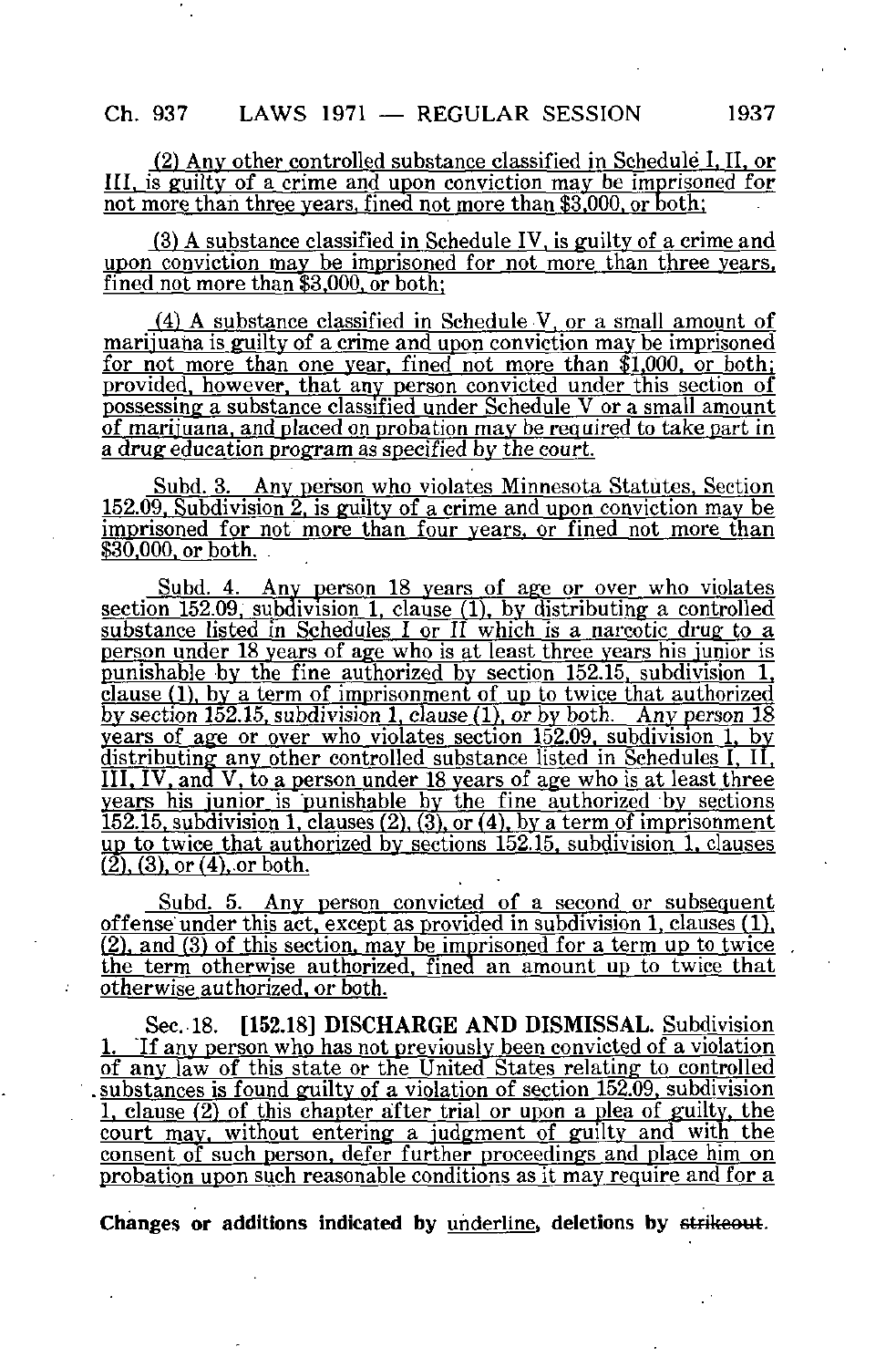period, not to exceed the maximum term of imprisonment provided for such violation. Upon violation of a condition of the probation, the court may enter an adjudication of guilt and proceed as otherwise provided. The court may, in its discretion, dismiss the proceedings against such person and discharge him from probation before the expiration of the maximum period prescribed for such person's probation. If during the period of his probation such person does not violate any of the conditions of the probation, then upon expiration of such period the court shall discharge such person and dismiss the proceedings against him. Discharge and dismissal hereunder shall be without court adjudication of guilt, but a nonpublic record thereof shall be retained by the department of public safety solely for the purpose of use bv the courts in determining whether or not, in subsequent proceedings, such person qualifies hereunder. The court shall forward a record of any discharge and dismissal hereunder to the department of public safety who shall make and maintain the nonpublic record thereof as hereinbefore provided. Such discharge or dismissal shall not be deemed a conviction for purposes of disqualifications or disabilities imposed by law upon conviction of a crime or for any other purpose. Discharge and dismissal hereunder may occur only once with respect to any person.

Subd. 2. Upon the dismissal of such person and discharge of the proceedings against him pursuant to subdivision 1 of this section, such person may apply to the district court in which the trial was had for an order to expunge from all official records, other than the nonpublic record retained by the department of public safety pursuant to subdivision 1 of this section, all recordation relating to arrest, indictment or information, trial and dismissal and discharge pursuant to subdivision 1 of this section. If the court determines, after hearing, that such person was discharged and the proceedings against him dismissed, it shall enter such order. The effect of the order shall be to restore the person, in the contemplation of the law, to the status he' occupied before such arrest or indictment or information. No person as to whom such an order has been entered shall be held thereafter under any provision of any law to be guilty of perjury or otherwise giving a false statement bv reason of his failure to recite or acknowledge such arrest, or indictment or information, or trial in response to anv inquiry made for him for anv purpose.

Sec. 19. [152.19] FORFEITURES. Subdivision 1. The following are subject to forfeiture:

(1) All controlled substances which have been manufactured, distributed, dispensed or acquired in violation of Minnesota Statutes. Chapter 152:

(2) All raw materials, products and equipment of\_any kind which are used, or intended for use, in manufacturing, compounding. processing, delivering, importing, or exporting any controlled substance in violation of Minnesota Statutes. Chapter 152;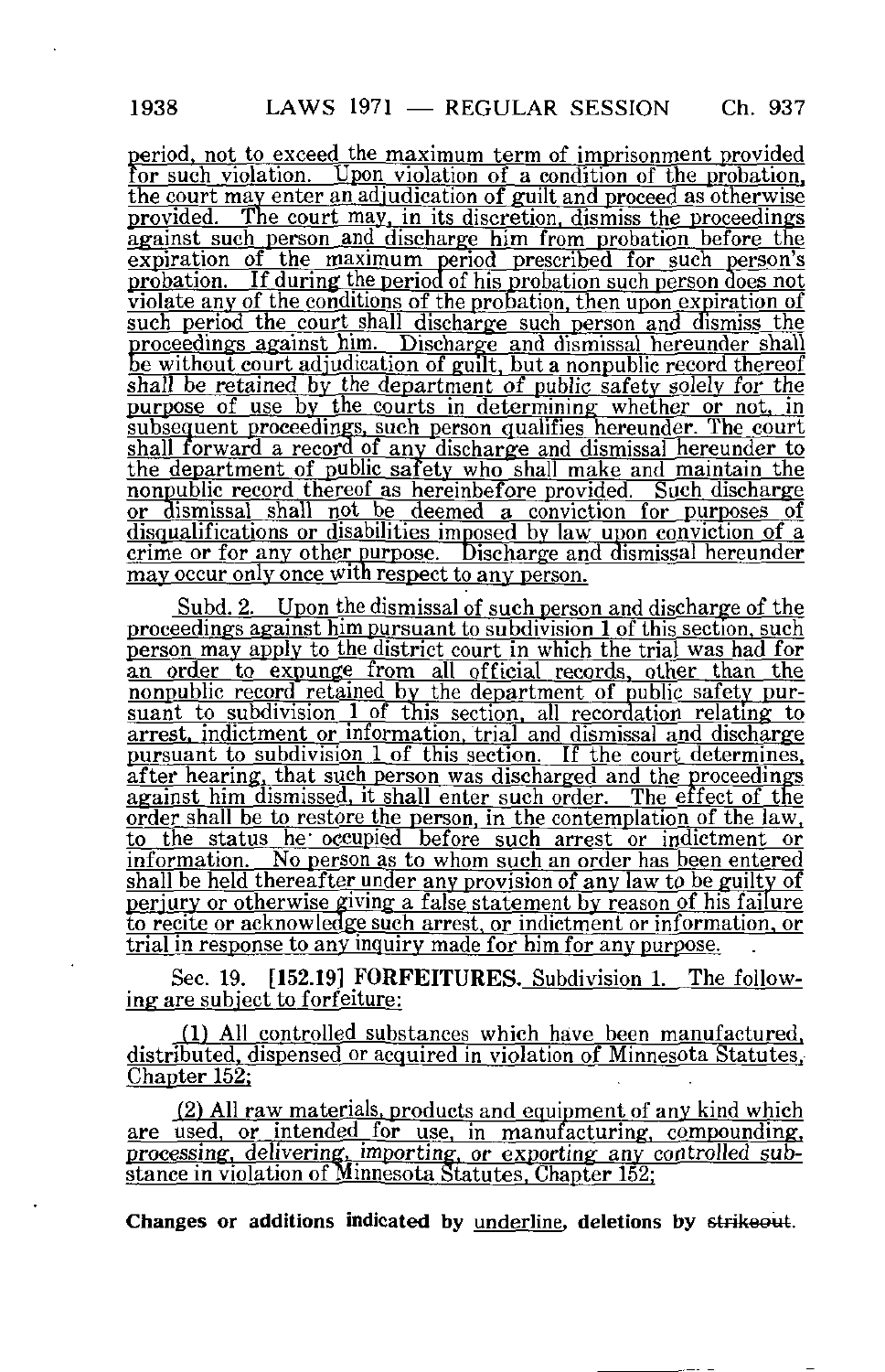(3) All property which is used, or intended for use, as a primary container for property described in clauses (1) or (2);

(4) All conveyances, including aircraft, vehicles or vessels, which are used, or intended for use, to transport, or in any manner to facilitate the transportation, for the purpose of sale or receipt of property described in clause (1) or (2) having a retail value of \$100 or more, but:

(a). No conveyance used by any person as a common carrier in the transaction of business as a common carrier is subject to forfeiture under this section unless the owner or other person in charge of the conveyance is a consenting party or privy to a violation of Minnesota Statutes. Chapter 152.

(b) No conveyance is subject to forfeiture under this section unless the owner thereof is privy to a violation of Minnesota Statutes. Chapter 152. or that the use of the conveyance in such violation otherwise occurred with his\_knowledge or consent.

(c). A forfeiture of a conveyance encumbered by a bona fide security interest is subject to the interest of the secured party unless he had knowledge of or consented to the act or omission upon which the forfeiture is based.

(d) All books, records, and research products and materials, including formulas, microfilm, tapes, and data which are used, or intended for use, in violation of Minnesota Statutes. Chapter 152.

Subd. 2. Property subject to forfeiture under Minnesota Statutes. Chapter 152. may be seized by the appropriate state agency upon process issued by any court having jurisdiction over the property. Seizure without process may be made if:

(1) The seizure is incident'to an arrest or a search under a search warrant:

(2) The property subject to seizure has been the subject of a prior judgment in favor of\_ the state in a criminal injunction or forfeiture proceeding based upon Minnesota Statutes. Chapter 152;

(3) The appropriate state agency has probable cause to believe that the property is directly or indirectly dangerous to health or safety and the delay occasioned by the necessity to obtain process would result in the removal or destruction of the property; or

(4) The appropriate state agency has probable cause to believe that the property was used or is intended to be used in violation of Minnesota Statutes. Chapter 152 and the delay occasioned by the necessity to obtain process would result in the removal or destruction of the property. '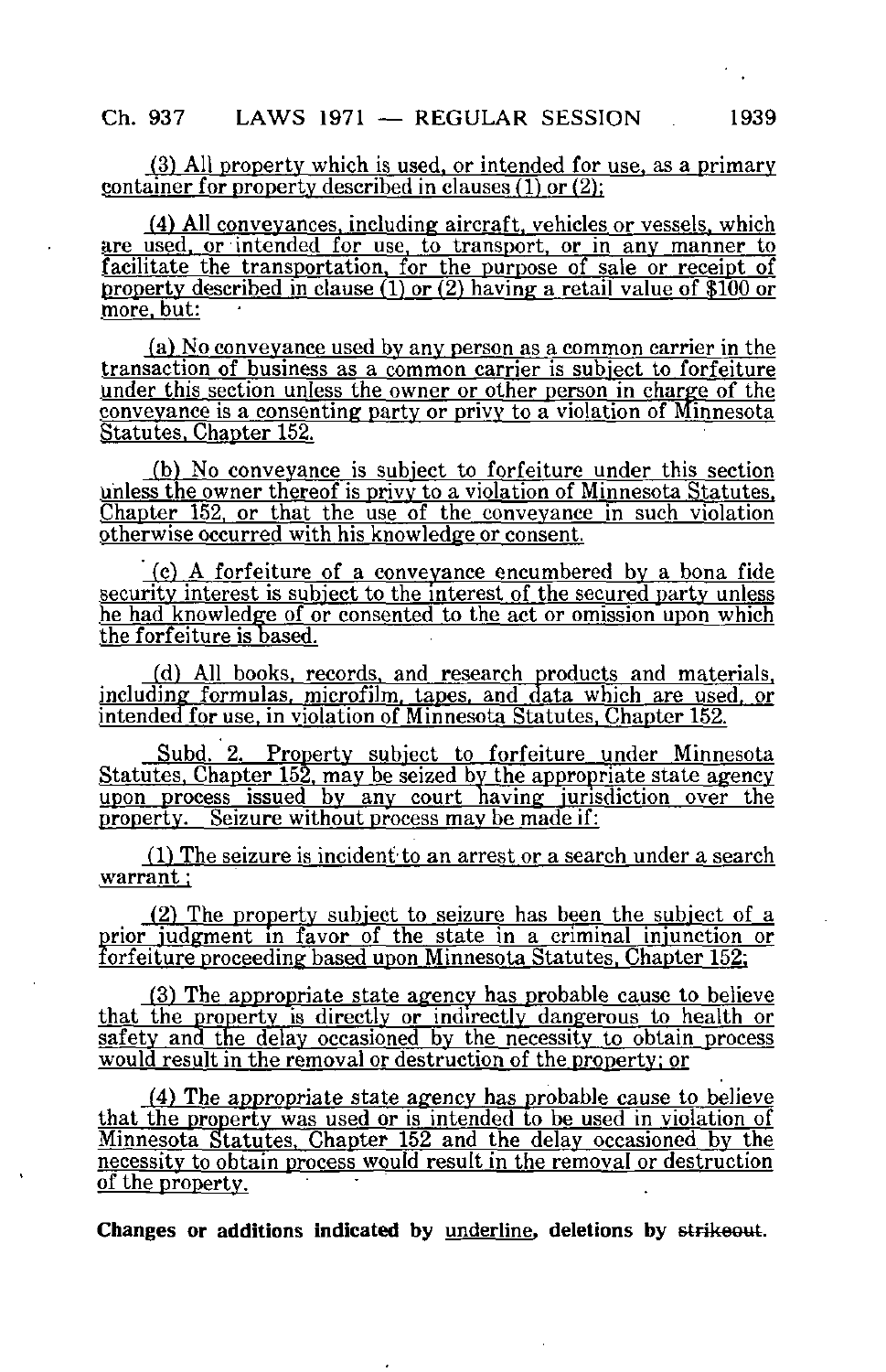Subd. 3. In the event of seizure pursuant to subdivision 2 of this section, proceedings under subdivision 4 of this section shall be instituted promptly.

Subd. 4. Property taken or detained under this section shall not be subject to replevin, but is deemed to be in the custody of the appropriate state agency subject only to the orders and decrees of the court haying jurisdiction over the forfeiture proceedings. When property is seized under Minnesota Statutes. Chapter 152. the appropriate state agency may:

 $f(1)$  Place the property under seal:

(2) Remove the property to a place designated by it; or

(3) In the case of controlled substances, require the state board of pharmacy to take custody of the property and remove it to an appropriate location for disposition in accordance with law.

Subd. 5. When property is forfeited under this act the appropriate state agency may:

(1) Retain it for official use:

(2) If otherwise authorized, sell that which is not required to be destroyed by law and which is not harmful to the public;

(3) Require the commissioner of administration to take custody of the property and remove it for disposition in accordance with law; or

 $(4)$  Forward it to the federal bureau of narcotics and dangerous drugs.

Subd. 6. Controlled substances listed in Schedule I or VI that are possessed, transferred, sold, or offered for sale in violation of Minnesota Statutes. Chapter 152. are\_contraband and shall be seized and summarily forfeited to the state. Controlled substances listed in Schedule I or VI which are seized or come into the possession of the state, the owners of which are unknown, are contraband and shall be summarily forfeited to the state.

Subd. 7. Species of plants from which controlled substances in Schedules I. II and VI may be derived which have been planted or cultivated in violation of this act, or of which the owners or  $\overline{\text{cultivators}}$  are unknown, or which are wild growths, may be seized and summarily forfeited to the state.

Subd. 8. The failure, upon demand by the appropriate state agency, or its authorized agent, of the person in occupancy or in control of land or premises upon which the species of plants are growing or being stored, to produce an appropriate registration, or